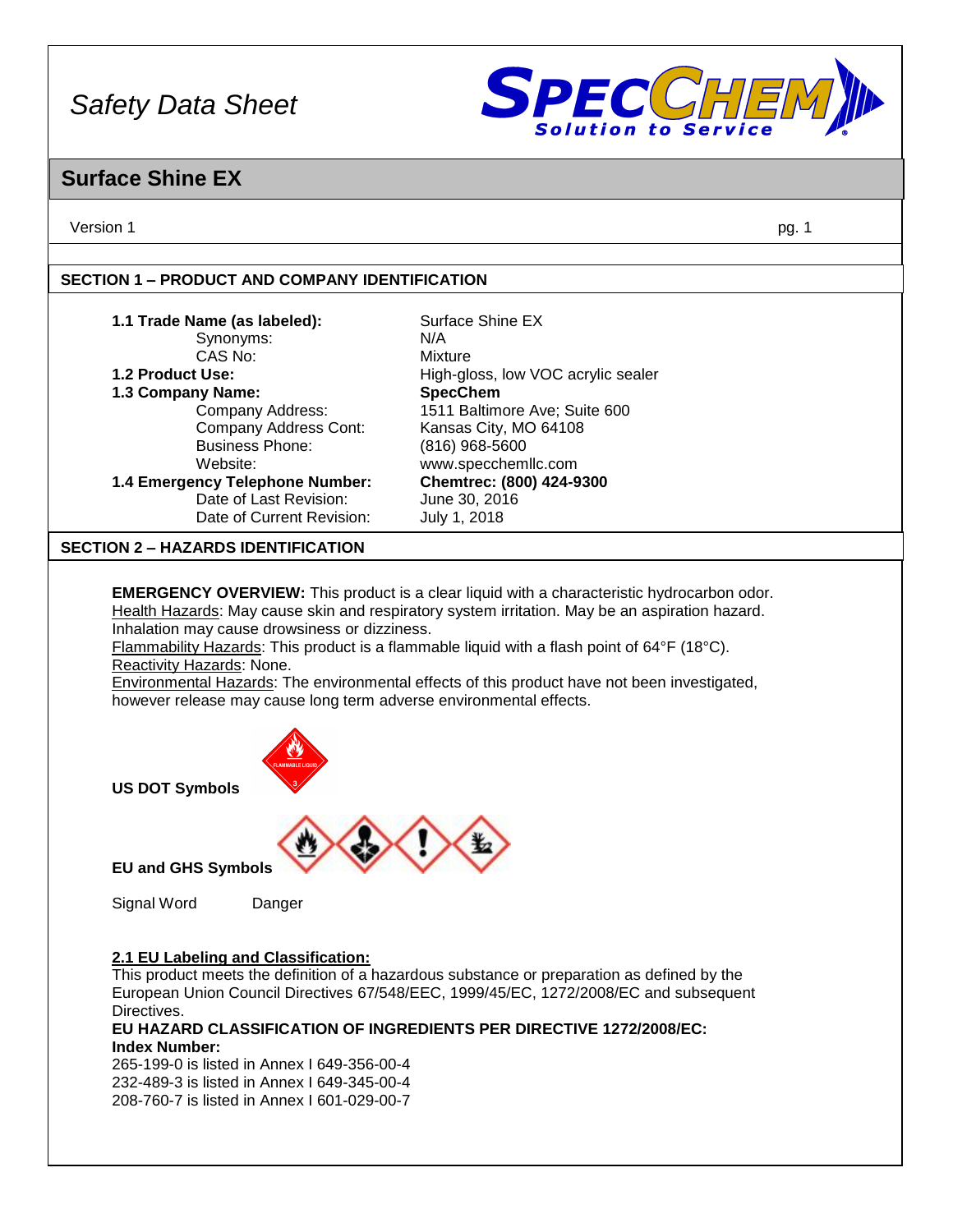

# **Surface Shine EX**

| Version 1                                                                                                                                                                                                                                                                                                                                                                                                                                                                                                                                                                                                                                                                                                                                                                       | pg. 2 |
|---------------------------------------------------------------------------------------------------------------------------------------------------------------------------------------------------------------------------------------------------------------------------------------------------------------------------------------------------------------------------------------------------------------------------------------------------------------------------------------------------------------------------------------------------------------------------------------------------------------------------------------------------------------------------------------------------------------------------------------------------------------------------------|-------|
| Substances not listed either individually or in group entries must be self classified.<br><b>Components Contributing to Classification:</b><br>Petroleum naptha, light aromatic, Dimethyl<br>Carbonate, 1,2,4,-Trimethylbenzene, 1,3,5 -<br>Trimethylbenzene                                                                                                                                                                                                                                                                                                                                                                                                                                                                                                                    |       |
| 2.2 Label Elements:<br><b>GHS Hazard Classifications:</b><br>Flammable Liquid Category 2<br><b>Skin Irritation Category 2</b><br>Germ Cell Mutagenicity Category 1B<br>Carcinogenicity Category 1B<br>STOT - SE Category 3 (Respiratory System,<br>Central Nervous System)<br><b>Aspiration Hazard Category 1</b>                                                                                                                                                                                                                                                                                                                                                                                                                                                               |       |
| <b>Chronic Aquatic Toxicity Category 2</b><br>H225 Highly flammable liquid and vapour<br><b>Hazard Statements:</b><br>H315 Causes skin irritation<br>H340 May cause genetic defects<br>H350 May cause cancer<br>H335 May cause respiratory irritation<br>H336 May cause drowsiness or dizziness<br>H304 May be fatal if swallowed and enters<br>airways<br>H411 Toxic to aquatic life with long lasting                                                                                                                                                                                                                                                                                                                                                                         |       |
| effects<br><b>Precautionary Statements:</b><br>P210 Keep away from heat/sparks/open<br>flames/hot surfaces. No smoking.<br>P233 Keep container tightly closed.<br>P240 Ground/Bond container and receiving<br>equipment.<br>P241 Use explosion-proof<br>electrical/ventilating/lighting equipment.<br>P242 Use only non-sparking tools.<br>P243 Take precautionary measures against<br>static discharge.<br>P280 Wear protective gloves/eye<br>protection/face protection.<br>P264 Wash thoroughly after handling.<br>P201 Obtain special instructions before use.<br>P202 Do not handle until all safety precautions<br>have been read and understood.<br>P261 Avoid breathing<br>dust/fume/gas/mist/vapours/spray.<br>P271 Use only outdoors or in a well-ventilated<br>area. |       |
| P273 Avoid release to the environment.<br>P303+P361+P353 IF ON SKIN (or hair): Take<br><b>Response Statements:</b><br>off immediately all contaminated clothing. Rinse<br>skin with water/shower.                                                                                                                                                                                                                                                                                                                                                                                                                                                                                                                                                                               |       |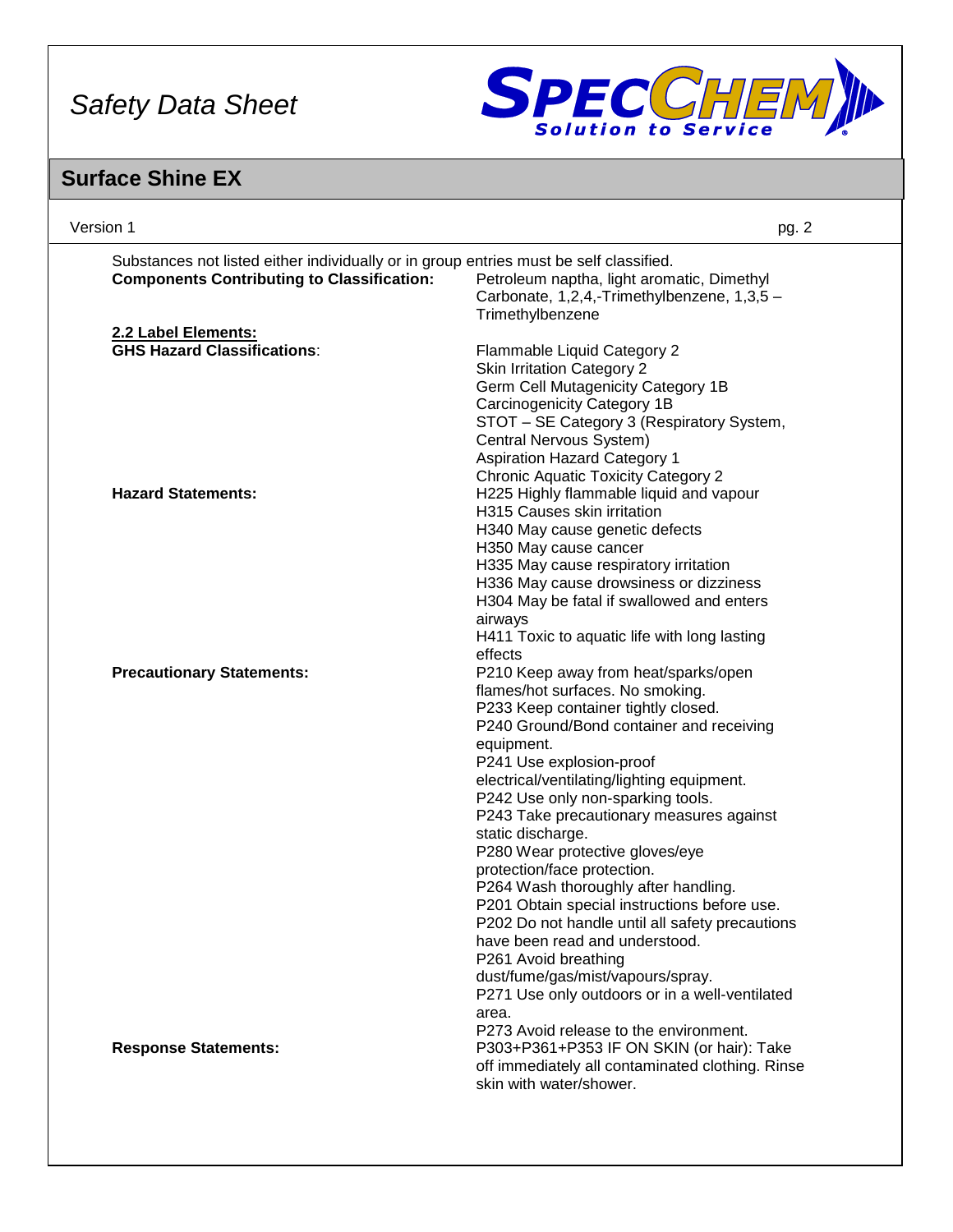

### **Surface Shine EX**

| Version 1                                                               |       |                |                                                    | pg. 3                                                                                              |  |  |
|-------------------------------------------------------------------------|-------|----------------|----------------------------------------------------|----------------------------------------------------------------------------------------------------|--|--|
|                                                                         |       |                | extinction.                                        | P370+P378 In case of fire: Use dry sand, dry<br>chemical or alcohol-resistant foam for             |  |  |
|                                                                         |       |                | P302+P352 IF ON SKIN: Wash with plenty of water.   |                                                                                                    |  |  |
|                                                                         |       |                |                                                    | P321 Specific treatment (see supplemental first aid                                                |  |  |
|                                                                         |       |                | instructions on this label).                       | P332+P313 If skin irritation occurs: Get medical                                                   |  |  |
|                                                                         |       |                | advice/attention                                   |                                                                                                    |  |  |
|                                                                         |       |                |                                                    | P364 Wash clothing before reuse.                                                                   |  |  |
|                                                                         |       |                | P308+P313 IF exposed or concerned: Get medical     |                                                                                                    |  |  |
|                                                                         |       |                | advice/attention.                                  |                                                                                                    |  |  |
|                                                                         |       |                |                                                    | P304+P340 IF INHALED: Remove person to fresh air                                                   |  |  |
|                                                                         |       |                |                                                    | and keep comfortable for breathing.                                                                |  |  |
|                                                                         |       |                |                                                    | P312 Call a POISON Center/doctor if you feel unwell.                                               |  |  |
|                                                                         |       |                | POISON Center/doctor.                              | P301+P310 IF SWALLOWED: Immediately call a                                                         |  |  |
|                                                                         |       |                | P331 Do NOT induce vomiting.                       |                                                                                                    |  |  |
|                                                                         |       |                | P391 Collect spillage.                             |                                                                                                    |  |  |
| <b>Storage Statements:</b>                                              |       |                |                                                    | P403+P235 Store in a well-ventilated place. Keep cool.                                             |  |  |
|                                                                         |       |                |                                                    | P233 Keep container tightly closed.                                                                |  |  |
|                                                                         |       |                | P405 Store locked up.                              |                                                                                                    |  |  |
| <b>Disposal Statements:</b>                                             |       |                |                                                    | P501 Dispose of contents/container in accordance with                                              |  |  |
|                                                                         |       |                | local/regional/national/international regulations. |                                                                                                    |  |  |
| 2.3 Health Hazards or Risks From Exposure:                              |       |                |                                                    |                                                                                                    |  |  |
| <b>Symptoms of Overexposure by Route of Exposure:</b>                   |       |                |                                                    |                                                                                                    |  |  |
|                                                                         |       |                |                                                    | The most significant routes of overexposure for this product are by contact with skin or eyes. The |  |  |
| symptoms of overexposure are described in the following paragraphs.     |       |                |                                                    |                                                                                                    |  |  |
| Acute:                                                                  |       |                |                                                    |                                                                                                    |  |  |
|                                                                         |       |                |                                                    | Inhalation: May cause respiratory tract irritation. May cause headaches, drowsiness, or dizziness. |  |  |
|                                                                         |       |                |                                                    | Skin Contact: May cause moderate irritation to skin. Repeated exposure may cause skin dryness or   |  |  |
| cracking.<br>Eye Contact: Direct contact to the eyes may be irritating. |       |                |                                                    |                                                                                                    |  |  |
| Ingestion: May cause lung damage if aspirated.                          |       |                |                                                    |                                                                                                    |  |  |
| Chronic: Repeated exposure may cause skin dryness or cracking.          |       |                |                                                    |                                                                                                    |  |  |
| <b>Target Organs:</b>                                                   |       |                |                                                    |                                                                                                    |  |  |
| Acute: Skin, Respiratory System, Lungs                                  |       |                |                                                    |                                                                                                    |  |  |
| Chronic: Skin                                                           |       |                |                                                    |                                                                                                    |  |  |
|                                                                         |       |                |                                                    |                                                                                                    |  |  |
| <b>SECTION 3 - COMPOSITION / INFORMATION ON INGREDIENTS</b>             |       |                |                                                    |                                                                                                    |  |  |
| <b>Hazardous Ingredients</b>                                            | WT%   | <b>CAS No.</b> | <b>EINECS No.</b>                                  | <b>Hazard Classification</b>                                                                       |  |  |
| Petroleum naptha,                                                       |       |                |                                                    | Flam. Liq. 3; Skin Irrit. 2; Carc. 1B, Muta. 1B; STOT                                              |  |  |
| light aromatic                                                          | < 20% | 64742-95-6     | 265-199-0                                          | SE 3; ASP. Tox. 1, Aquatic Chronic 2                                                               |  |  |
| Dimethyl Carbonate                                                      | < 50% | 616-38-6       | 210-478-4                                          | Flam. Liq. 2; H225                                                                                 |  |  |
|                                                                         |       |                |                                                    | Flam. Liq. 3; Acute Inhalation Tox. 4; Skin Irr. 2;                                                |  |  |
| 1,2,4,-Trimethylbenzene                                                 | < 10% | 95-63-6        | 202-436-9                                          | Serious Eye Damage/Eye Irritation Category 2                                                       |  |  |
|                                                                         |       |                |                                                    |                                                                                                    |  |  |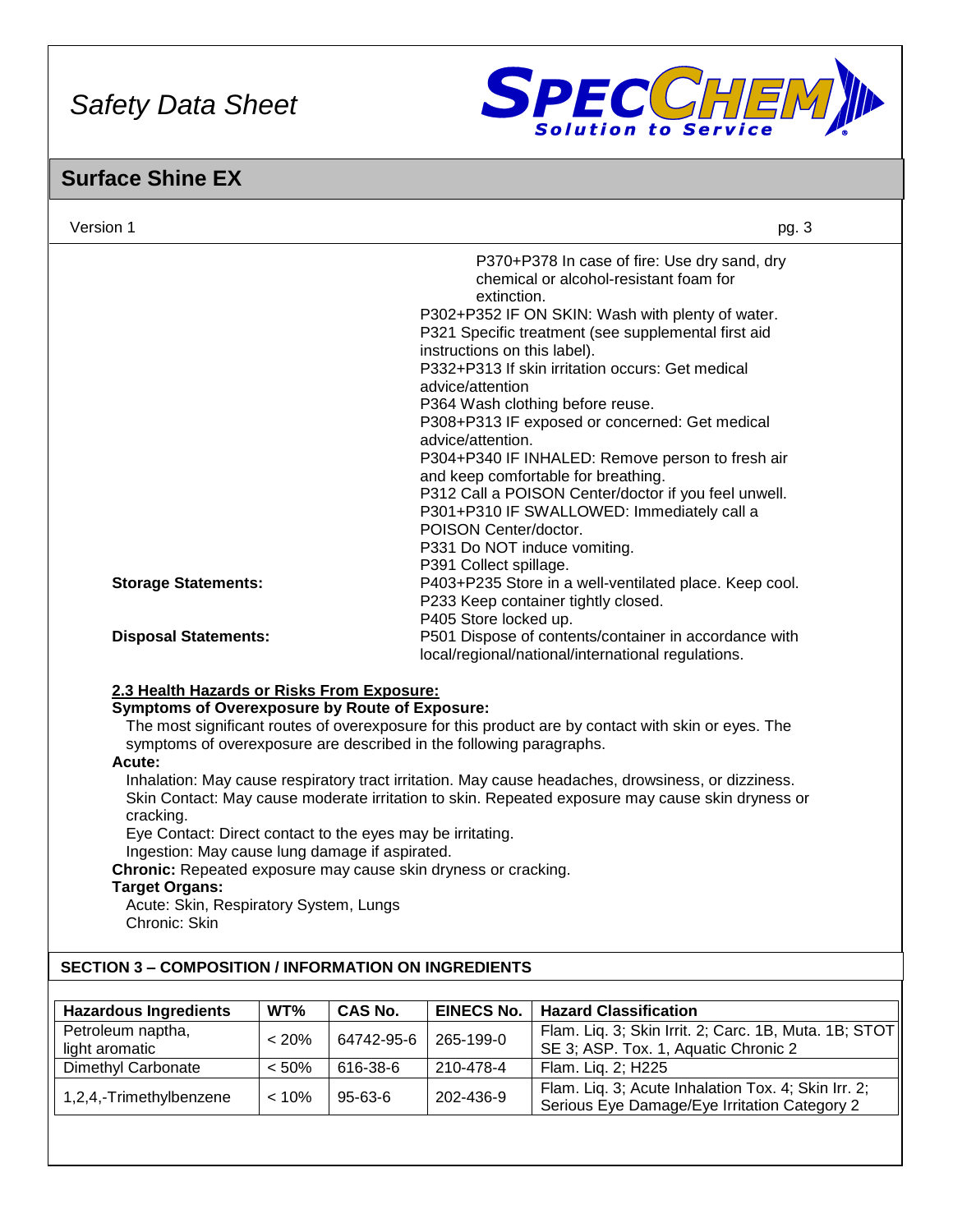

### **Surface Shine EX**

| Version 1                                                                                |                                                                                                                                                 |                                                                                                                                                                |           | pg. 4                                                                                                                                                                                                                                                                                                                                     |  |
|------------------------------------------------------------------------------------------|-------------------------------------------------------------------------------------------------------------------------------------------------|----------------------------------------------------------------------------------------------------------------------------------------------------------------|-----------|-------------------------------------------------------------------------------------------------------------------------------------------------------------------------------------------------------------------------------------------------------------------------------------------------------------------------------------------|--|
|                                                                                          |                                                                                                                                                 |                                                                                                                                                                |           | Specific target organ toxicity (single exposure)<br>Category 3                                                                                                                                                                                                                                                                            |  |
| 1,3,5 - Trimethylbenzene                                                                 | $< 2\%$                                                                                                                                         | 108-67-8                                                                                                                                                       | 203-604-4 | Flam. Liq. 3; Skin Irrit. 2; STOT SE 3; Aquatic<br>Acute 2; Aquatic Chronic 2;                                                                                                                                                                                                                                                            |  |
| <b>Proprietary Solvent Blend</b>                                                         | < 20%                                                                                                                                           | N/E                                                                                                                                                            | N/E       | N/E                                                                                                                                                                                                                                                                                                                                       |  |
| Copolymer of Styrene and<br>2-Ethylhexylacrylate                                         | $< 30\%$                                                                                                                                        | 25153-46-2                                                                                                                                                     | N/A       |                                                                                                                                                                                                                                                                                                                                           |  |
| respiratory sensitizers).                                                                |                                                                                                                                                 |                                                                                                                                                                |           | Balance of other ingredients are non-hazardous or less than 1% in concentration (or 0.1% for carcinogens, reproductive toxins, or                                                                                                                                                                                                         |  |
|                                                                                          |                                                                                                                                                 |                                                                                                                                                                |           | Note: All WHMIS required information is included in appropriate sections based on the ANSI Z400.1-2010 format.<br>This product has been classified in accordance with the hazard criteria of the CPR and the MSDS contains all the<br>information required by the CPR, EU Directives and the Japanese Industrial Standard JIS Z 7250:2000 |  |
| <b>SECTION 4 - FIRST AID MEASURES</b>                                                    |                                                                                                                                                 |                                                                                                                                                                |           |                                                                                                                                                                                                                                                                                                                                           |  |
| <b>4.1 Description of First Aid Measures:</b><br><b>Eye Contact:</b>                     |                                                                                                                                                 |                                                                                                                                                                |           | If product enters the eyes, flush with plenty of water or eye wash                                                                                                                                                                                                                                                                        |  |
|                                                                                          |                                                                                                                                                 | solution for several minutes. Remove contacts if present and easy to do.<br>Seek medical attention if irritation persists.                                     |           |                                                                                                                                                                                                                                                                                                                                           |  |
| <b>Skin Contact:</b>                                                                     |                                                                                                                                                 | Wash skin thoroughly with soap and water after handling. Seek medical<br>attention if irritation develops and persists.                                        |           |                                                                                                                                                                                                                                                                                                                                           |  |
| Inhalation:                                                                              |                                                                                                                                                 | If breathing becomes difficult, remove victim to fresh air. If necessary,<br>use artificial respiration to support vital functions. Seek medical<br>attention. |           |                                                                                                                                                                                                                                                                                                                                           |  |
| Ingestion:                                                                               | If product is swallowed, call physician or poison center immediately. If<br>professional advice is not available, do not induce vomiting. Never |                                                                                                                                                                |           |                                                                                                                                                                                                                                                                                                                                           |  |
|                                                                                          | induce vomiting or give dilutents (milk or water) to someone who is                                                                             |                                                                                                                                                                |           |                                                                                                                                                                                                                                                                                                                                           |  |
|                                                                                          |                                                                                                                                                 | unconscious, having convulsions, or who cannot swallow. Seek medical<br>advice. Take a copy of the label and/or SDS with the victim to the health              |           |                                                                                                                                                                                                                                                                                                                                           |  |
| professional.<br><b>Medical Conditions</b><br><b>Generally Aggravated</b>                |                                                                                                                                                 |                                                                                                                                                                |           |                                                                                                                                                                                                                                                                                                                                           |  |
| <b>By Exposure:</b>                                                                      |                                                                                                                                                 | Pre-existing skin, respiratory system or eye problems may be<br>aggravated by prolonged contact.                                                               |           |                                                                                                                                                                                                                                                                                                                                           |  |
| 4.2 Symptoms and Effects Both Acute and Delayed: Exposure to skin, eyes, and respiratory |                                                                                                                                                 |                                                                                                                                                                |           |                                                                                                                                                                                                                                                                                                                                           |  |
|                                                                                          | system may cause irritation. May cause headaches, drowsiness, or                                                                                |                                                                                                                                                                |           |                                                                                                                                                                                                                                                                                                                                           |  |
|                                                                                          | dizziness. Aspiration hazard.<br>4.3 Recommendations to Physicians: Treat symptoms and eliminate overexposure.                                  |                                                                                                                                                                |           |                                                                                                                                                                                                                                                                                                                                           |  |
|                                                                                          |                                                                                                                                                 |                                                                                                                                                                |           |                                                                                                                                                                                                                                                                                                                                           |  |
| <b>SECTION 5 - FIRE FIGHTING MEASURES</b>                                                |                                                                                                                                                 |                                                                                                                                                                |           |                                                                                                                                                                                                                                                                                                                                           |  |
| 5.1 Fire Extinguishing Materials:                                                        |                                                                                                                                                 |                                                                                                                                                                |           |                                                                                                                                                                                                                                                                                                                                           |  |

**Use the following fire extinguishing materials: Water Spray:** No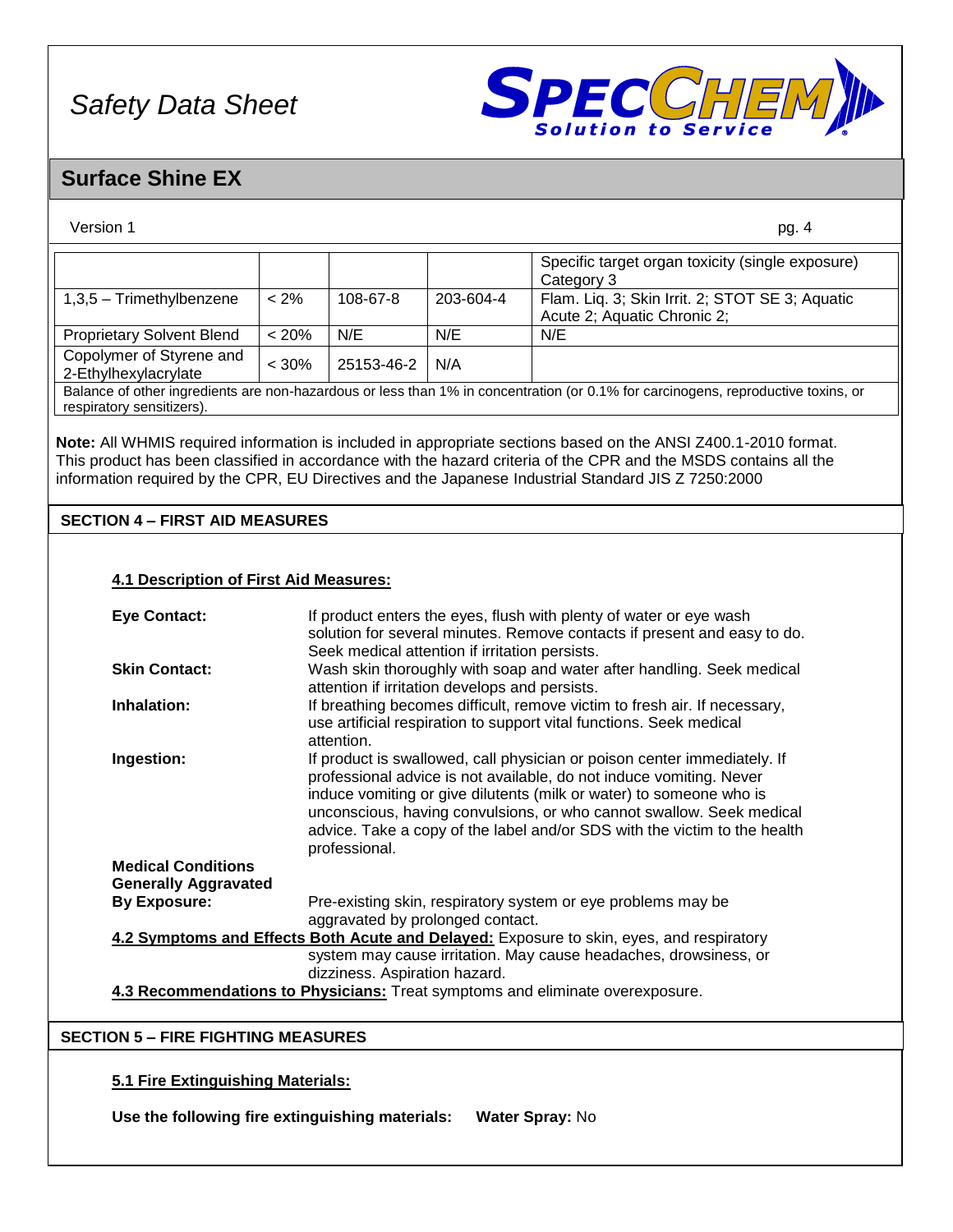

### **Surface Shine EX**

Version 1 pg. 5 **Foam:** Yes **Halon:** Yes **Carbon Dioxide:** Yes **Dry Chemical:** Yes **Other:** Any "C" Class **5.2 Unusual Fire and Explosion Hazards: Irritating and toxic fumes may be produced at high temperatures. Use of water may result if the formation of a toxic aqueous solution. Do not allow run-off from fire fighting to enter drains or water courses.** Explosive Sensitivity to Mechanical Impact: No Explosive Sensitivity to Static Discharge: No **5.3 Special Fire-Fighting Procedures:** • Incipient fire responders should wear eye protection. • Structural firefighters must wear Self-Contained Breathing Apparatus (SCBA) and full protective equipment. • Isolate materials not yet involved in the fire and protect personnel. • Move containers from fire area if this can be done without risk; otherwise, cool with carefully applied water spray. • If possible, prevent run-off water from entering storm drains, bodies of water, or other environmentally sensitive areas. **NFPA RATING SYSTEM HMIS RATING SYSTEM** HAZARDOUS MATERIAL IDENTIFICATION SYSTEM Flammability **HEALTH HAZARD (BLUE) FLAMMABILITY HAZARD (RED)** Health Reactivit;  $\overline{0}$ **PHYSICAL HAZARD (YELLOW)**  $\mathbf{0}$ **PROTECTIVE EQUIPMENT RESPIRATORY BODY** EYES **HANDS** Other See Sect See Sect 8  $\mathsf{R}$ For Routine Industrial Use and Handling Applications Hazard Scale: 0 = Minimum 1 = Slight 2 = Moderate 3 = Serious 4 = Severe \* = Chronic Hazard

### **SECTION 6 – ACCIDENTAL RELEASE MEASURES (STEPS FOR SPILLS)**

### **6.1 Personal Precautions, Protective Equipment and Emergency Procedures:**

Use cautious judgment when cleaning up spill. Wear suitable protective clothing, gloves, and eye/face protection.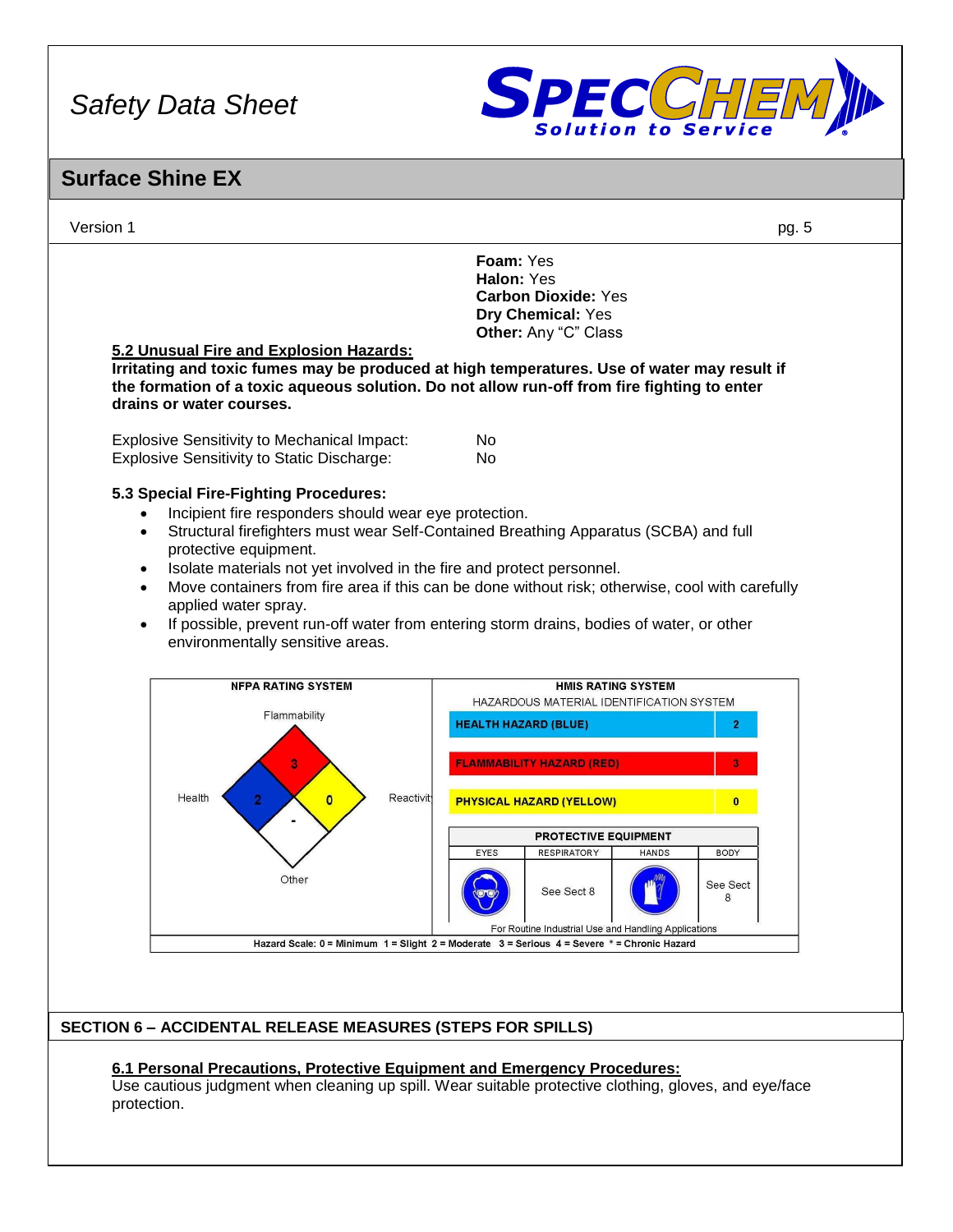

### **Surface Shine EX**

Version 1 pg. 6

**6.2 Environmental Precautions:**

Construct a dike to prevent spreading. Keep out of sewers, storm drains, surface waters, and soils.

#### **6.3 Spill and Leak Response:**

#### **Small Spills:**

- Collect material via broom or mop. Place in tightly sealed containers for proper disposal.
- Approach spill areas with caution.
- If liquid was introduced, create a dike or trench to contain material.
- Soak up with absorbent material such as clay, sand or other suitable non-reactive material.

#### **Large Spills:**

- Place in leak-proof containers. Seal tightly for proper disposal.
- Dispose of in accordance with U.S. Federal, State, and local hazardous waste disposal regulations and those of Canada and its Provinces, those of Australia, Japan and EU Member States (see Section 13, Disposal Considerations).

#### **SECTION 7 - HANDLING AND STORAGE**

#### **7.1 Precautions for Safe Handling:**

To prevent eye contact under the foreseeable conditions of use, wear appropriate safety eyewear. When handling, do not eat, drink, or smoke. Wash thoroughly after handling. Do not handle or store near heat, sparks, or flame.

#### **7.2 Storage and Handling Practices:**

Keep away from incompatible materials. Keep container closed when not in use and store in well ventilated area.

#### **7.3 Specific Uses:**

25% solids solvent-based cure & seal.

### **SECTION 8 – EXPOSURE CONTROLS / PERSONAL PROTECTION**

#### **8.1 Exposure Parameters:**

| Ingredients                      | <b>CAS No.</b> | <b>OSHA PEL</b>           | <b>NIOSH PEL</b> |
|----------------------------------|----------------|---------------------------|------------------|
| Petroleum naptha, light aromatic | 64742-95-6     | $2000$ mg/mg <sup>3</sup> | 350 mg/m $3$     |
| Dimethyl Carbonate               | 616-38-6       | None Listed               | None Listed      |
| 1,2,4,-Trimethylbenzene          | $95 - 63 - 6$  | 25 ppm                    | 25 ppm           |
| $1,3,5$ – Trimethylbenzene       | 108-67-8       | 25 ppm                    | 25 ppm           |
| <b>Proprietary Solvent Blend</b> | N/E            | N/E                       | N/E              |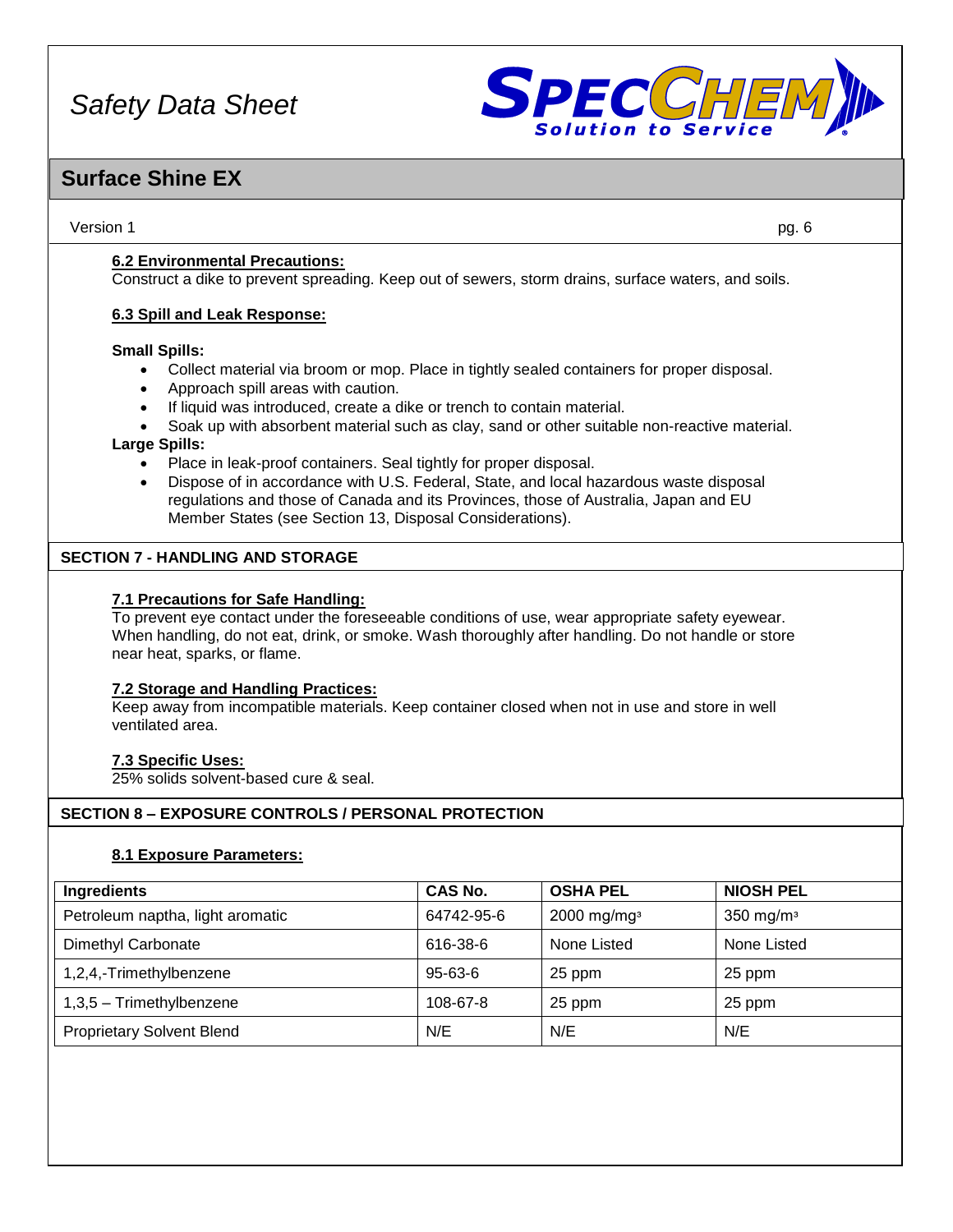

### **Surface Shine EX**

| Version 1                                                                                                                                                                                                                                                                                                                                                                                                             | pg. 7                                                                                                                                                                                                                                                                                                                                                                                                                                                                                                 |
|-----------------------------------------------------------------------------------------------------------------------------------------------------------------------------------------------------------------------------------------------------------------------------------------------------------------------------------------------------------------------------------------------------------------------|-------------------------------------------------------------------------------------------------------------------------------------------------------------------------------------------------------------------------------------------------------------------------------------------------------------------------------------------------------------------------------------------------------------------------------------------------------------------------------------------------------|
| 8.2 Exposure Controls:<br><b>Ventilation and Engineering Controls:</b>                                                                                                                                                                                                                                                                                                                                                | Use with adequate ventilation to ensure<br>exposure levels are maintained below the limits<br>provided above.                                                                                                                                                                                                                                                                                                                                                                                         |
| The following information on appropriate Personal Protective Equipment is provided to assist<br>employers in complying with OSHA regulations found in 29 CFR Subpart I (beginning at 1910.132), or<br>standards of EU member states (including EN 149 for respiratory PPE, and EN 166 for face/eye<br>protection), and those of Japan. Please reference applicable regulations and standards for relevant<br>details. |                                                                                                                                                                                                                                                                                                                                                                                                                                                                                                       |
| <b>Respiratory Protection:</b>                                                                                                                                                                                                                                                                                                                                                                                        | Not required for properly ventilated areas.<br>Maintain airborne contaminant concentrations<br>below guidelines listed above, if applicable. If<br>necessary, use only respiratory protection<br>authorized in the U.S. Federal OSHA<br><b>Respiratory Protection Standard (29 CFR</b><br>1910.134), equivalent U.S. State standards,<br>Canadian CSA Standard Z94.4-93, the<br>European Standard EN149, or EU member<br>states.                                                                      |
| <b>Eye Protection:</b>                                                                                                                                                                                                                                                                                                                                                                                                | Safety glasses or goggles are required.<br>If necessary, refer to U.S. OSHA 29 CFR<br>1910.133, Canadian Standards, and the<br>European Standard EN166, Australian<br>Standards, or relevant Japanese Standards.                                                                                                                                                                                                                                                                                      |
| <b>Hand Protection:</b>                                                                                                                                                                                                                                                                                                                                                                                               | Chemical resistant gloves are required to<br>prevent skin contact.<br>If necessary, refer to U.S. OSHA 29 CFR<br>1910.138, the European Standard DIN EN 374,<br>the appropriate Standards of Canada, Australian<br>Standards, or relevant Japanese Standards.                                                                                                                                                                                                                                         |
| <b>Body Protection:</b>                                                                                                                                                                                                                                                                                                                                                                                               | Use body protect appropriate to task being<br>performed.<br>If necessary, refer to appropriate Standards of<br>Canada, or appropriate standards of the EU,<br>Australian Standards, or relevant Japanese<br>Standards. If a hazard of injury to the feet exists<br>due to falling objects, rolling objects, where<br>objects may pierce the soles of the feet or where<br>employee's feet may be exposed to electrical<br>hazards, use foot protection, as described in<br>U.S. OSHA 29 CFR 1910.136. |

### **SECTION 9 – PHYSICAL AND CHEMICAL PROPERTIES**

**9.1 Information on Basic Physical and Chemical Properties: Appearance (Physical State and Color):** Clear liquid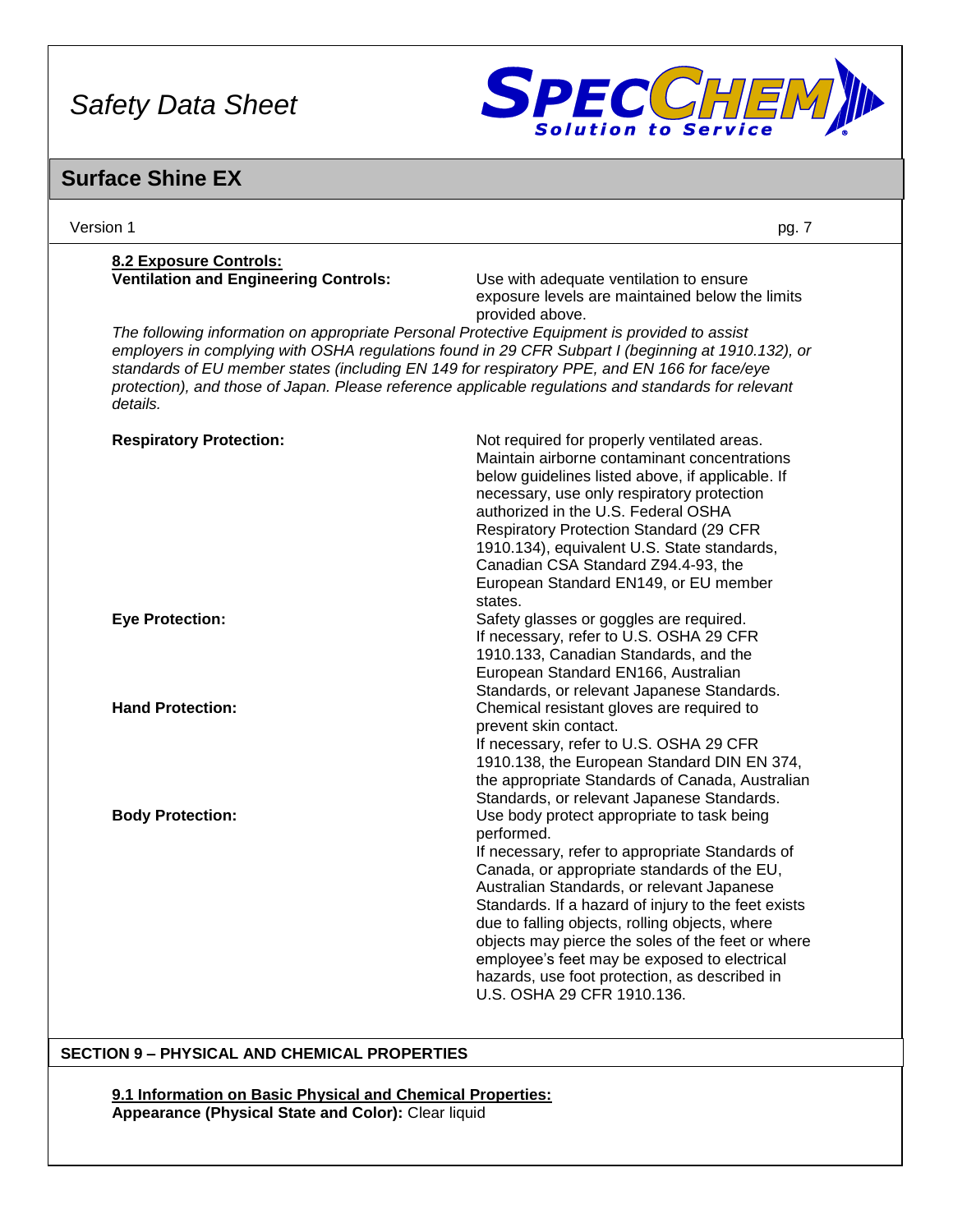

### **Surface Shine EX**

Version 1 pg. 8

| <b>Odor:</b> Characteristic hydrocarbon                          |
|------------------------------------------------------------------|
| Odor Threshold: No data available                                |
| pH: No data available                                            |
| Melting/Freezing Point: No data available                        |
| Boiling Point: 212°F (100°C)                                     |
| <b>Flash Point:</b> $64^{\circ}F$ (18 $^{\circ}C$ )              |
| Evaporation Rate: No data available                              |
| Flammability (Solid; Gas): Not applicable                        |
| Upper/Lower Flammability or Explosion Limits: LEL 0.7%, UFL 7.5% |
| Vapor Pressure (mm Hg @ 20°C (68° F): 11 mm Hg 100°F             |
| Vapor Density: No data available                                 |
| Relative Density: No data available                              |
| Specific Gravity: 1.04g/cm3                                      |
| <b>Solubility in Water: Not miscible</b>                         |
| Weight per Gallon: 8.68lb/gal                                    |
| Partition Coefficient (n-octanol/water): No data available       |
| Auto-Ignition Temperature: No data available                     |
| Decomposition Temperature: No data available                     |
| Viscosity: No data available                                     |
|                                                                  |

**9.2 Other Information:** No data available

### **SECTION 10 – STABILITY AND REACTIVITY**

| <b>10.1 Reactivity:</b><br>10.2 Stability:<br>10.3 Possibility of Hazardous Reactions: Will not occur.<br><b>10.4 Conditions to Avoid:</b> | This product is not reactive.<br>Stable under conditions of normal storage and use.<br>Avoid excessive temperatures, exposure to sunlight, sources |
|--------------------------------------------------------------------------------------------------------------------------------------------|----------------------------------------------------------------------------------------------------------------------------------------------------|
|                                                                                                                                            | of ignition.                                                                                                                                       |
| <b>10.5 Incompatible Substances:</b>                                                                                                       | Strong oxidizing agents.                                                                                                                           |
| 10.6 Hazardous Decomposition Products: Carbon monoxide and dioxide smoke.                                                                  |                                                                                                                                                    |

### **SECTION 11 – TOXICOLOGY INFORMATION**

| 11.1 Information on Toxicological Effects: |            |                       |                          |
|--------------------------------------------|------------|-----------------------|--------------------------|
| <b>Toxicity Data:</b>                      |            |                       |                          |
| Petroleum naptha,                          | 64742-95-6 | LD50 Dermal - Rabbit  | $>2000$ mg/kg            |
| light aromatic                             |            | LC50 Inhalation - Rat | 10,00 mg/mg <sup>3</sup> |
|                                            |            | LD50 Oral - Rat       | 13000 mg/kg              |
| Dimethyl Carbonate                         | 616-38-6   | LD50 Dermal - Rabbit  | 5000 mg/kg               |
|                                            |            | LC50 Inhalation - Rat | 140 mg/L (4h)            |
| $95 - 63 - 6$<br>1,2,4,-Trimethylbenzene   |            | LD50 Oral - Rat       | 5000 mg/kg               |
|                                            |            | LC50 Inhalation - Rat | 18 mg/L (4h)             |
| $1,3,5$ – Trimethylbenzene                 | 108-67-8   | LD50 Oral - Rat       | 5000mg/kg                |
|                                            |            | LC50 Inhalation - Rat | 24 mg/L (4h)             |
| Proprietary Solvent Blend N/E              |            | N/E                   | N/E                      |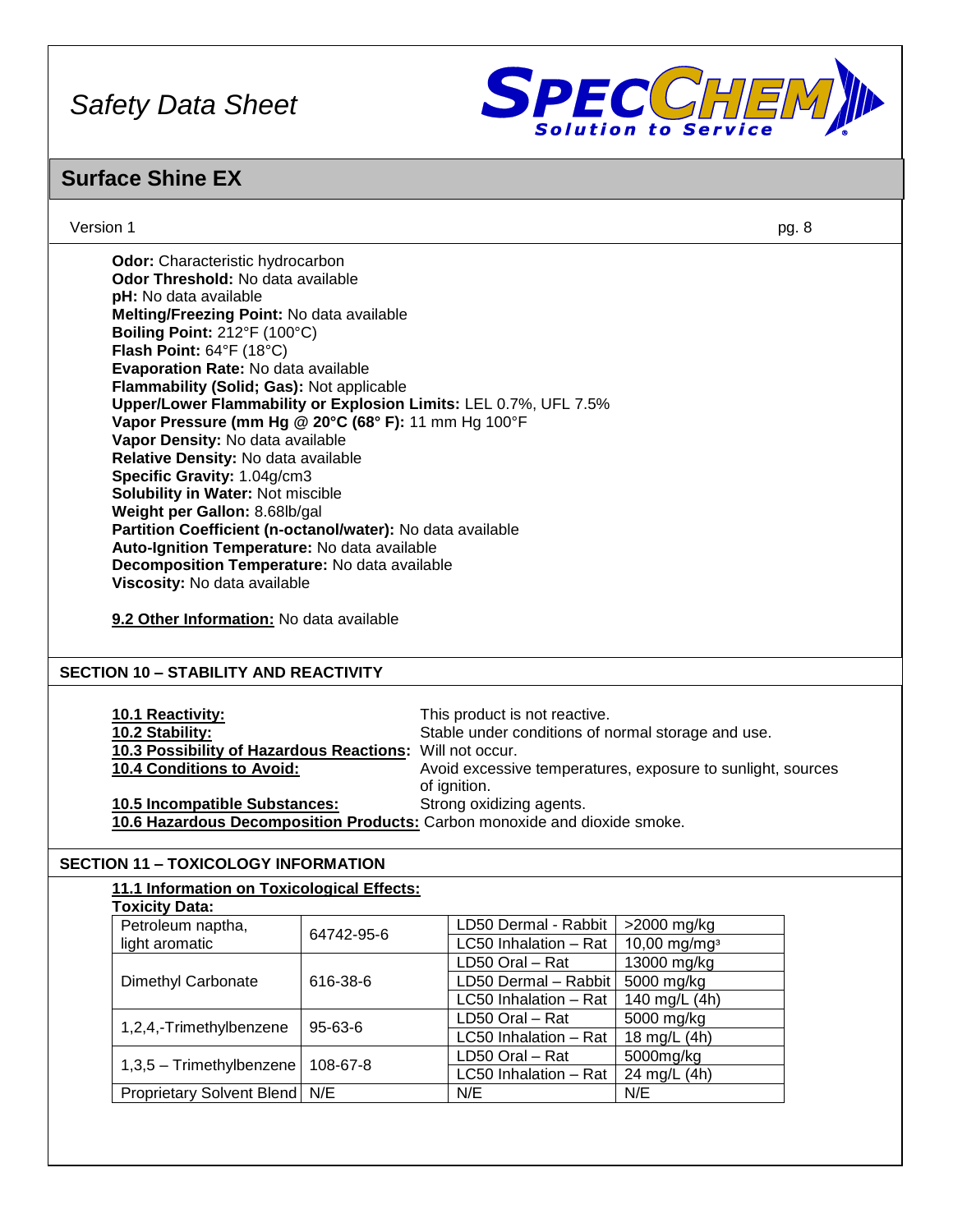

### **Surface Shine EX**

| Version 1                            | pg. 9                                                                                                                                                                                                             |
|--------------------------------------|-------------------------------------------------------------------------------------------------------------------------------------------------------------------------------------------------------------------|
| <b>Suspected Cancer Agent:</b>       | Ingredients within this product are found on one or more of the<br>following lists: FEDERAL OSHA Z LIST, NTP, IARC, or<br>CAL/OSHA and therefore are considered to be cancer-causing<br>agents by these agencies. |
| <b>Irritancy:</b>                    | Skin and respiratory irritant.                                                                                                                                                                                    |
| <b>Sensitization to the Product:</b> | This product is not expected to cause skin sensitization.                                                                                                                                                         |
| <b>Germ Cell Mutagenicity:</b>       | This product contains ingredients that are suspected to be a<br>germ cell mutagenic.                                                                                                                              |
| <b>Reproductive Toxicity:</b>        | This product is not expected to be a human reproductive<br>toxicant.                                                                                                                                              |

### **SECTION 12 – ECOLOGICAL INFORMATION**

#### **12.1 Toxicity:**

| Petroleum naptha,                      | 64742-95-6 | $LC50 - Fish$  | $9.2 \text{ mg/l} - 96 \text{h}$ |
|----------------------------------------|------------|----------------|----------------------------------|
| light aromatic                         |            | $EC50 - Algae$ | $3.3 \text{ mg/l}$               |
| Dimethyl Carbonate                     | 616-38-6   | $LC50 - Fish$  | 1000 $mg/L - 96h$                |
| 1,2,4,-Trimethylbenzene                | 95-63-6    | $LC50 - Fish$  | 7.72mg/L - 96h                   |
| $1,3,5$ – Trimethylbenzene   108-67-8  |            | $LC50 - Fish$  | $3.48$ mg/L $-96$ h              |
| <b>Proprietary Solvent Blend   N/E</b> |            | N/E            | N/E                              |

**12.2 Persistence and Degradability:** No specific data available on this product.

**12.3 Bioaccumulative Potential: No specific data available on this product.**<br>**12.4 Mobility in Soil: No specific data available on this product.** No specific data available on this product.

**12.5 Results of PBT and vPvB Assessment:** No specific data available on this product.

- **12.6 Other Adverse Effects:** No data available
- 
- **12.7 Water Endangerment Class:** At present, there are no ecotoxicological assessments

### for this product.

### **SECTION 13 – DISPOSAL CONSIDERATIONS**

**13.1 Waste Treatment Methods:** Waste disposal must be in accordance with appropriate U.S. Federal, State, and local regulations, those of Australia, EU Member States and Japan.

### **13.2 EU Waste Code:** Not determined

### **SECTION 14 - TRANSPORTATION INFORMATION**

### **14.1 U.S. Department of Transportation (DOT) Shipping Regulations:**

*This product is classified (per 49 CFR 172.101) by the U.S. Department of Transportation, as follows.* **UN Identification Number:** UN1139 **Proper Shipping Name: Coating Solution** Hazard Class Number and Description: Class 3 – Flammable Liquid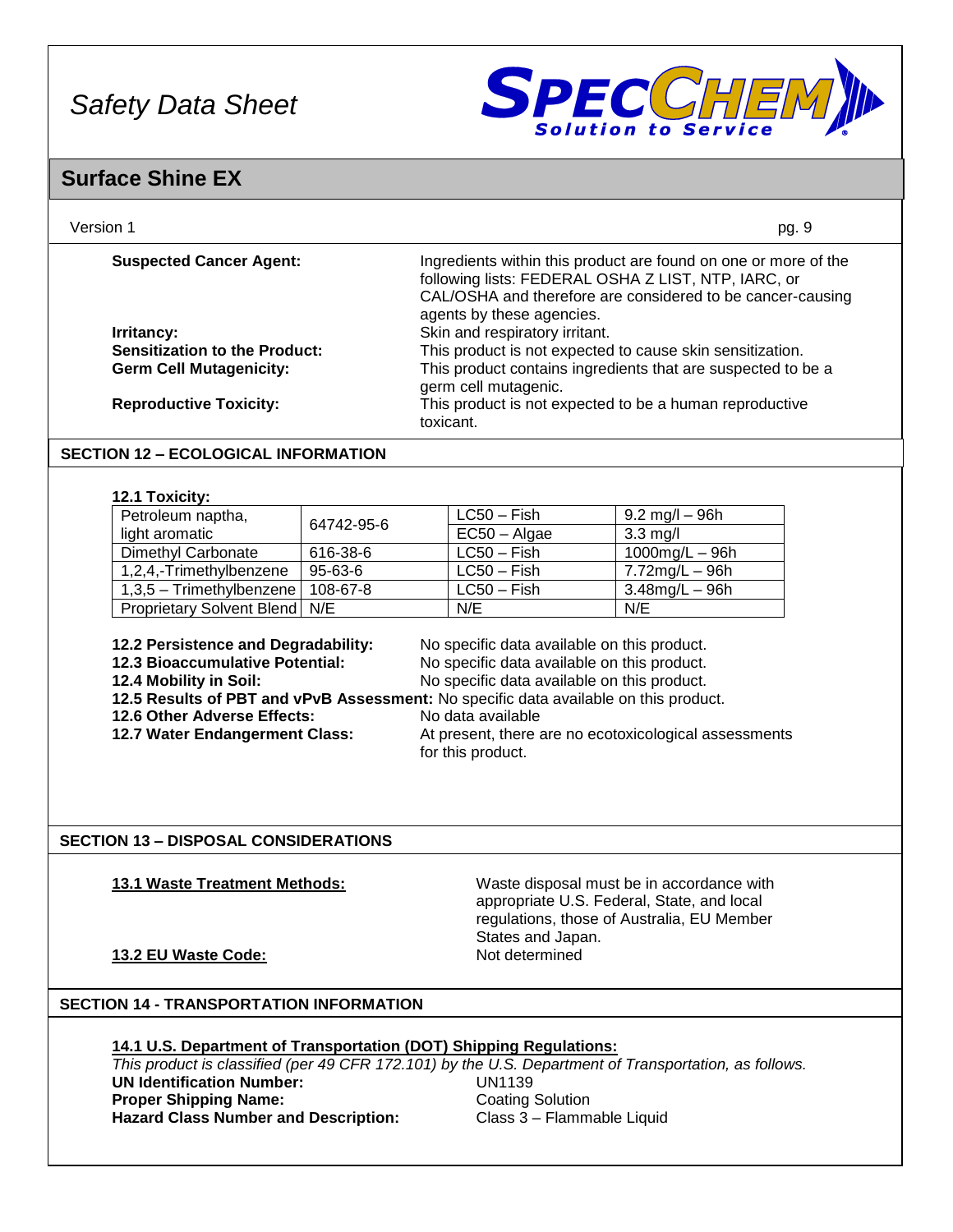

### **Surface Shine EX**

| Version 1                                                                                                                                                                                                                                                                                                                                                                                                                                                                                                                                                                                                                                                                                                                                                                             | pg. 10                                                                                                       |
|---------------------------------------------------------------------------------------------------------------------------------------------------------------------------------------------------------------------------------------------------------------------------------------------------------------------------------------------------------------------------------------------------------------------------------------------------------------------------------------------------------------------------------------------------------------------------------------------------------------------------------------------------------------------------------------------------------------------------------------------------------------------------------------|--------------------------------------------------------------------------------------------------------------|
| <b>Packing Group:</b><br><b>DOT Label(s) Required:</b>                                                                                                                                                                                                                                                                                                                                                                                                                                                                                                                                                                                                                                                                                                                                | Ш<br>Flammable Liquid                                                                                        |
| <b>North American Emergency</b><br><b>Response Guidebook Number:</b><br><b>14.2 Environmental Hazards:</b>                                                                                                                                                                                                                                                                                                                                                                                                                                                                                                                                                                                                                                                                            | 128                                                                                                          |
| <b>Marine Pollutant:</b>                                                                                                                                                                                                                                                                                                                                                                                                                                                                                                                                                                                                                                                                                                                                                              | The components of this product are designated by the<br>Department of Transportation to be Marine Pollutants |
| <b>14.3 Special Precaution for User:</b><br>14.4 International Air Transport Association                                                                                                                                                                                                                                                                                                                                                                                                                                                                                                                                                                                                                                                                                              | (49 CFR 172.101, Appendix B).<br>None                                                                        |
| <b>Shipping Information (IATA):</b><br>14.5 International Maritime Organization<br><b>Shipping Information (IMO):</b>                                                                                                                                                                                                                                                                                                                                                                                                                                                                                                                                                                                                                                                                 | This product is considered as dangerous goods.                                                               |
| <b>UN Identification Number:</b><br><b>Proper Shipping Name:</b><br><b>Hazard Class Number and Description:</b><br><b>Packing Group:</b><br><b>EMS-No:</b>                                                                                                                                                                                                                                                                                                                                                                                                                                                                                                                                                                                                                            | <b>UN1139</b><br><b>Coating Solution</b><br>Class 3 - Flammable Liquids<br>$\mathbf{II}$<br>$F-E-S-E$        |
|                                                                                                                                                                                                                                                                                                                                                                                                                                                                                                                                                                                                                                                                                                                                                                                       |                                                                                                              |
| <b>SECTION 15 - REGULATORY INFORMATION</b>                                                                                                                                                                                                                                                                                                                                                                                                                                                                                                                                                                                                                                                                                                                                            |                                                                                                              |
| 15.1 Safety, Health and Environmental Regulations Specific for the Substance or Mixture:<br><b>United States Regulations:</b><br><b>U.S. SARA Reporting Requirements:</b><br>of Title III of the Superfund Amendments and Reauthorization Act.<br><b>U.S. SARA 311/312:</b><br>Acute Health: Yes; Chronic Health: Yes; Fire: Yes; Reactivity; No<br><b>U.S. CERCLA Reportable Quantity:</b><br>T-Butyl Acetate $-5,000$<br><b>U.S. TSCA Inventory Status:</b><br>The components of this product are listed on the TSCA Inventory or are exempted from listing.<br><b>Other U.S. Federal Regulations:</b><br>None known<br><b>California Safe Drinking Water and Toxic Enforcement Act (Proposition 66):</b><br>This product does not contain ingredients on the Proposition 65 Lists. | The components of this product are not subject to the reporting requirements of Sections 302, 304, and 313   |
| <b>15.2 Canadian Regulations:</b><br><b>Canadian DSL/NDSL Inventory Status:</b><br>Components are DSL Listed, NDSL Listed and/or are exempt from listing<br><b>Other Canadian Regulations:</b><br>Not applicable<br><b>Canadian Environmental Protection Act (CEPA) Priorities Substances Lists:</b><br>This product has been classified in accordance with the hazard criteria of the Controlled Products<br>Regulations and the MSDS contains all of the information required by those regulations.<br><b>Canadian WHMIS Classification and Symbols:</b><br><b>Controlled Product Regulations.</b>                                                                                                                                                                                  | This product is Class B2, Flammable Liquid, and D2B, Materials causing other toxic effects, per WHMIS        |
|                                                                                                                                                                                                                                                                                                                                                                                                                                                                                                                                                                                                                                                                                                                                                                                       |                                                                                                              |